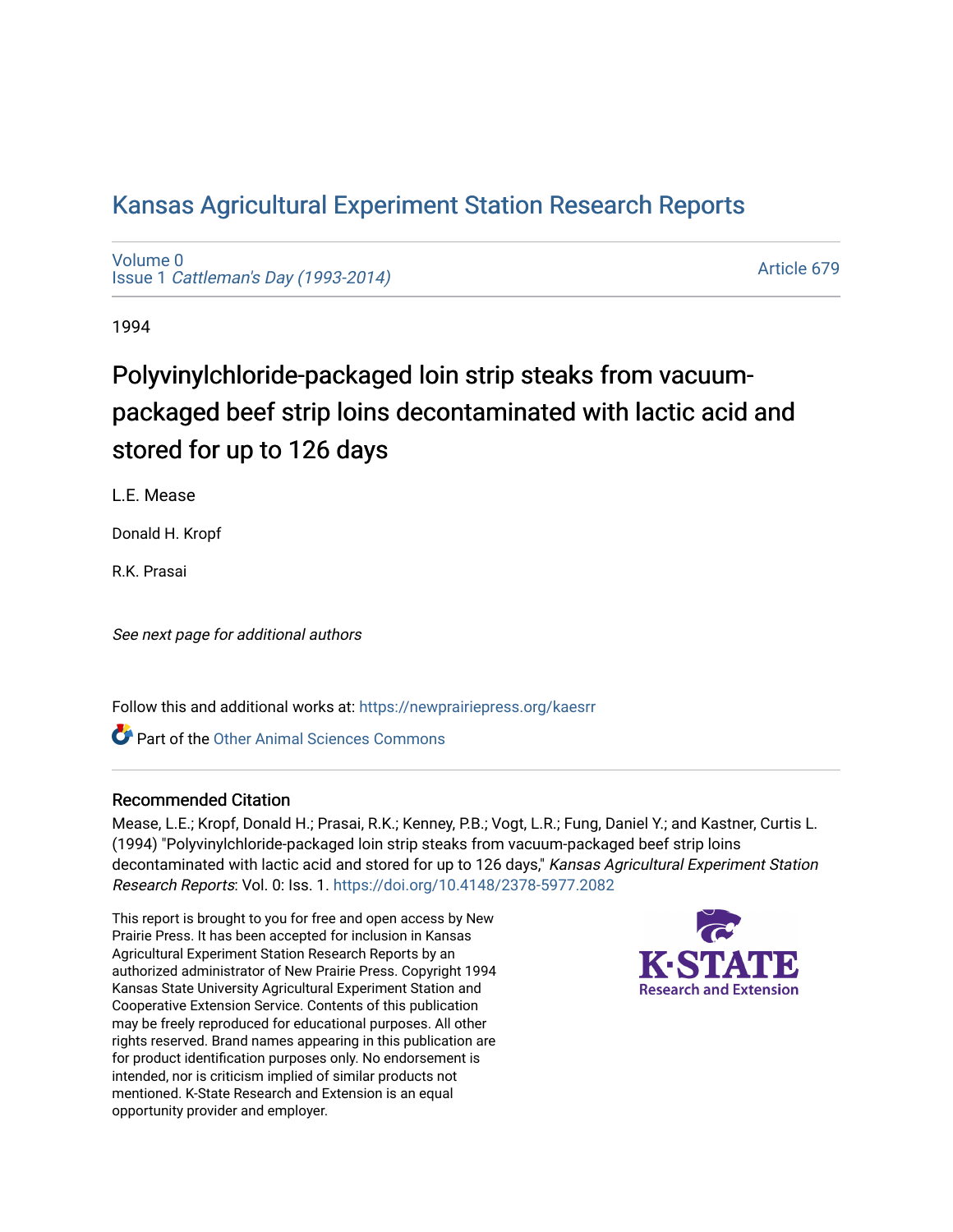# Polyvinylchloride-packaged loin strip steaks from vacuum-packaged beef strip loins decontaminated with lactic acid and stored for up to 126 days

## Abstract

Aerobic plate counts (APCs), presence/ absence of Listeria monocytogenes and Salmonella spp., and visual color evaluations were used to determine the microbiological and display quality of steaks fabricated from beef strip loins sprayed with lactic acid (1.5% v/v) or water before, after, o r both before and after vacuum storage (14, 28, 56, 84, or 126 days) at either 30E or 36EF compared to nonsprayed or nonstored controls. Lactic acid applied pre- and poststorage (126 days) at 30EF reduced APCs of steak s up to 2 log (99%). L. monocytogenes and Salmonella spp. were absent from all steaks. Lactic acid caused slightly more rapid color deterioration, resulting in slightly shorter display-life for steaks.

## Keywords

Cattlemen's Day, 1994; Kansas Agricultural Experiment Station contribution; no. 94-373-S; Report of progress (Kansas State University. Agricultural Experiment Station and Cooperative Extension Service); 704; Beef; Decontamination; Lactic acid; Beef steaks; Display; Color; Bacteria

## Creative Commons License



This work is licensed under a [Creative Commons Attribution 4.0 License](https://creativecommons.org/licenses/by/4.0/).

## Authors

L.E. Mease, Donald H. Kropf, R.K. Prasai, P.B. Kenney, L.R. Vogt, Daniel Y. Fung, and Curtis L. Kastner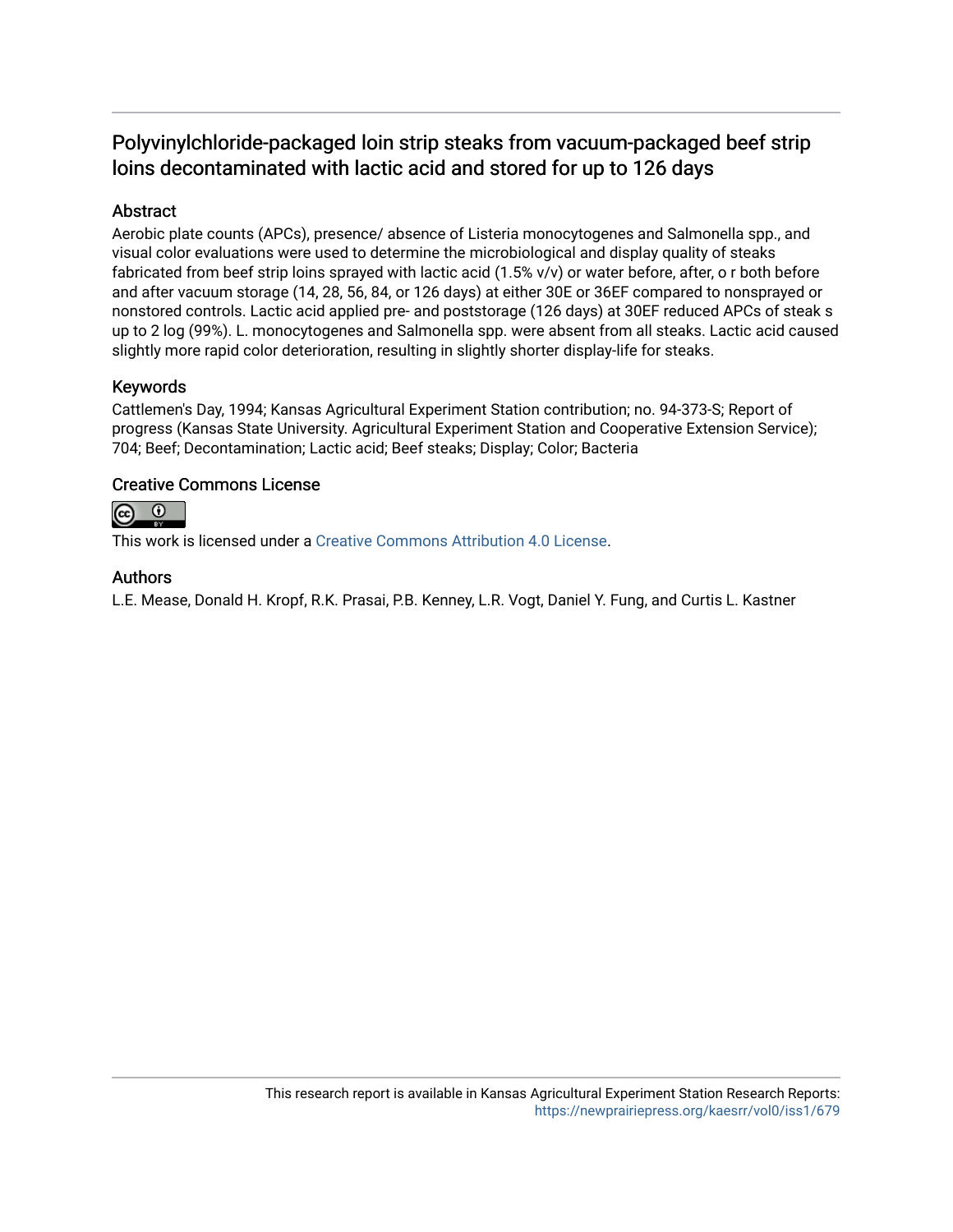#### **POLYVINYLCHLORIDE-PACKAGED LOIN STRIP STEAKS FROM VACUUM-PACKAGED BEEF STRIP LOINS DECONTAMINATED WITH LACTIC ACID AND STORED FOR UP TO 126 DAYS**

*L. E. Meas e<sup>1</sup>, D. H. Kropf, R. K. Prasai, P. B. Kenney*<sup>2</sup>, *L. R. Vogt<sup>3</sup>*, *D.Y.C. Fung*, *and C. L. Kastner*

#### **Summary**

Aerobic plate counts (APCs), presence/absence of *Listeria monocytogenes* and *Salmonella* spp., and visual color evaluations were used to determine the microbiological and display quality of steaks fabricated from beef strip loins sprayed with lactic acid (1.5% v/v) or water before, after, o r both before and after vacuum storage (14, 28, 56, 84, or 126 days) at either  $30^{\circ}$  or  $36^{\circ}$ F compared to nonsprayed or nonstored controls. Lactic acid applied pre- and poststorage (126 days) at  $30^{\circ}$ F reduced APCs of steak s up to 2 log (99%). *L. monocytogenes* and *Salmonella* spp. were absent from all steaks. Lactic acid caused slightly more rapid color deterioration, resulting in slightly shorter display-life for steaks.

(Key Words: Decontamination, Lactic Acid, Beef Steaks, Display, Color, Bacteria.)

#### **Introduction**

Contamination of beef during slaughter and processing is inevitable. In addition to affecting food safety, high numbers of bacteria can degrade sensory qualities of retail beef. Organic acids, such as lactic and acetic acids, reduce microbial loads when sprayed on carcasses. However, microbial reductions from spraying acid on carcasses do not carry through to fabricated subprimal

cuts. Therefore, treatment of subprimals may be more effective than treating carcasses.

The objectives of this study were to determine the effects of lactic acid or water sprays applied to vacuum-stored beef strip loins at different points d uring processing and effects of temperature of strip loin storage on microbiological and display quality of retail steaks.

#### **Experimental Procedures**

A total of 36 strip loins in each of three replicates were taken from a commercial processing line. Each loin had two treatments, one for each half loin strip. Each replicate was treated as follows: I). Twelve loins were vacuum packaged and stored at  $30^{\circ}$ F (6 loins) or  $36^{\circ}$ F (6 loins) for 14, 28, 56, 84, or 126 days or not stored (0 days). On each specified day, a 1.5% lactic acid solution (approx. 725 ml per loin) was sprayed on one half of each loin as a second treatment. II). Another group of 12 loins was sprayed with acid solution prior to vacuum packaging followed by storage and a second treatment with acid in the same manner as described in I. III). The last group of 12 loins was treated the same way as in II except that the second treatment applied to the other half of each loin was sprayed with water instead of acid. These three treatment groups yielded these different treatment combinations: vacuum packaged control (C), acid treatment only after vacuum

<sup>&</sup>lt;sup>1</sup>Viskase Inc., Chicago, IL.

 ${}^{2}$ Div. of Anim. and Veterinary Sci., West Virginia University, Morgantown, WV. <sup>3</sup>Excel, Dodge City, KS.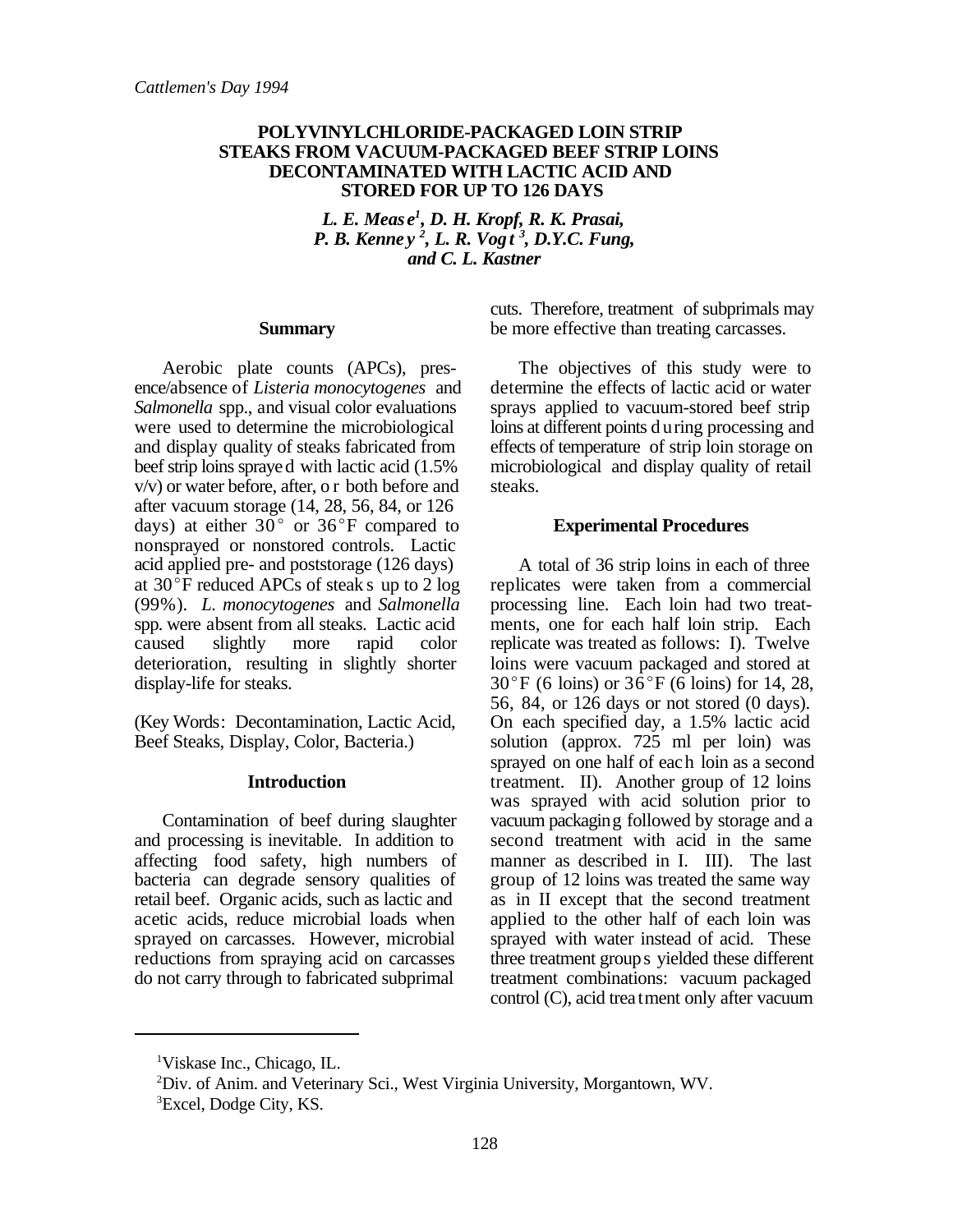storage (0-A), acid treatment before vacuum storage (A-0), acid treatme nt before and after vacuum storage (A-A), and acid treatment before storage and sprayed with water after storage (A-W).

An 8.5 liter hand-held sprayer was used to apply lactic acid  $(1.5\%$  v/v, pH 2.4) and water sprays at a rate of 725 m l/min for 1 min (30 sec per side).

Strip loins were vacuum packaged in B-620 oxygen-barrier shrink bags (oxygen transmission rate 30-50 ml/m<sup>2</sup>/24 h/atm at 73 $\degree$ F; water vapor transmission rate  $.5$  to  $.6$  $g/100$  in  $\frac{2}{4}$  hr in 100% relative humidity at 100°F) using a Cryovac 8300 series packaging machine at the processor location.

On the specified day of storage (0, 14, 28, 56, 84, or 126 days), a strip loin from each treatment pair was selected randomly from each storage-temperature treatment and processed in a refrigerated  $(48\pm2\degree F)$ fabrication room. The vacuum bag was opened with a sterile scalpel, and the strip loin was "faced" by removing a steak of sufficient thickness. Strip loins and steaks were handled aseptically.

The three steaks fabricated, 1 in. thick from each loin half, were assigned to one of three retail display periods (0, 3, and 5 days). Steaks were placed individually on an absorbent pad in a styrofoam tray and overwrapped with polyvinylchloride (PVC) film (high oxygen permeability) as used in retail meat counters. Steaks were displayed in open-top retail case s at  $36^{\circ}$ F under continuous 100-foot candle Warm White Deluxe fluorescent lighting.

On the specified day, steaks were sampled for microbiological analysis. Aerobic plate counts (APCs) were obtained by pour plate and/or spiral plate methods from two cores per steak. A modified USDA-FSIS procedure for isolation and identification of *Listeria monocytogenes* was followed. We also tested for the presence o f *Salmonella*.

Color measurements and evaluations were conducted only on the loin eye muscle of steaks assigned to 5-day retail display. On days 0 (before exposure to light), 3, and 5 of display, a seven-member experienced panel visually scored "average" and "worst point" color to .5 point increments on a 5-point scale.

#### **Results and Discussion**

Data from day 3 of display are reported and best show the results. Microbial APCs were influenced by storage tim e, temperature, and their interaction. The lower temperature  $(30^{\circ}F)$  resulted in lower counts, especially for steaks from cuts vacuum-stored for 28 days and longer, because of a n extended lag growth phase through 28 days of storage. Storage for 56 days resulted in higher numbers of microbes than for 28 days (Figure 1).

Treatment also affected APCs, especially at 28 days for steaks from loins treated with lactic acid before vacuum packaging. Microbial reductions of 2 logs (99%) were shown for the most effective treatments. No microbial counts for steaks displayed for 3 days were unreasonably high. N o *Listeria monocytogenes* or *Salmonella* were detected on steaks, even after 5 dats of display.

Average color score was affected primarily by storage time (Figure 2), because steaks from longer stored subprimal cuts were more discolored (higher sco r e). A color score of 3.5 or higher is considered marginally unacceptable. At the higher storage temperature, the average color score for treatments exceeded this point after storage for 126 days. After vacuum storage for 14 and 28 days, steaks from loins treated with lactic acid were slightly darker in appearance. Instrumental color readings confirmed visual evaluations.